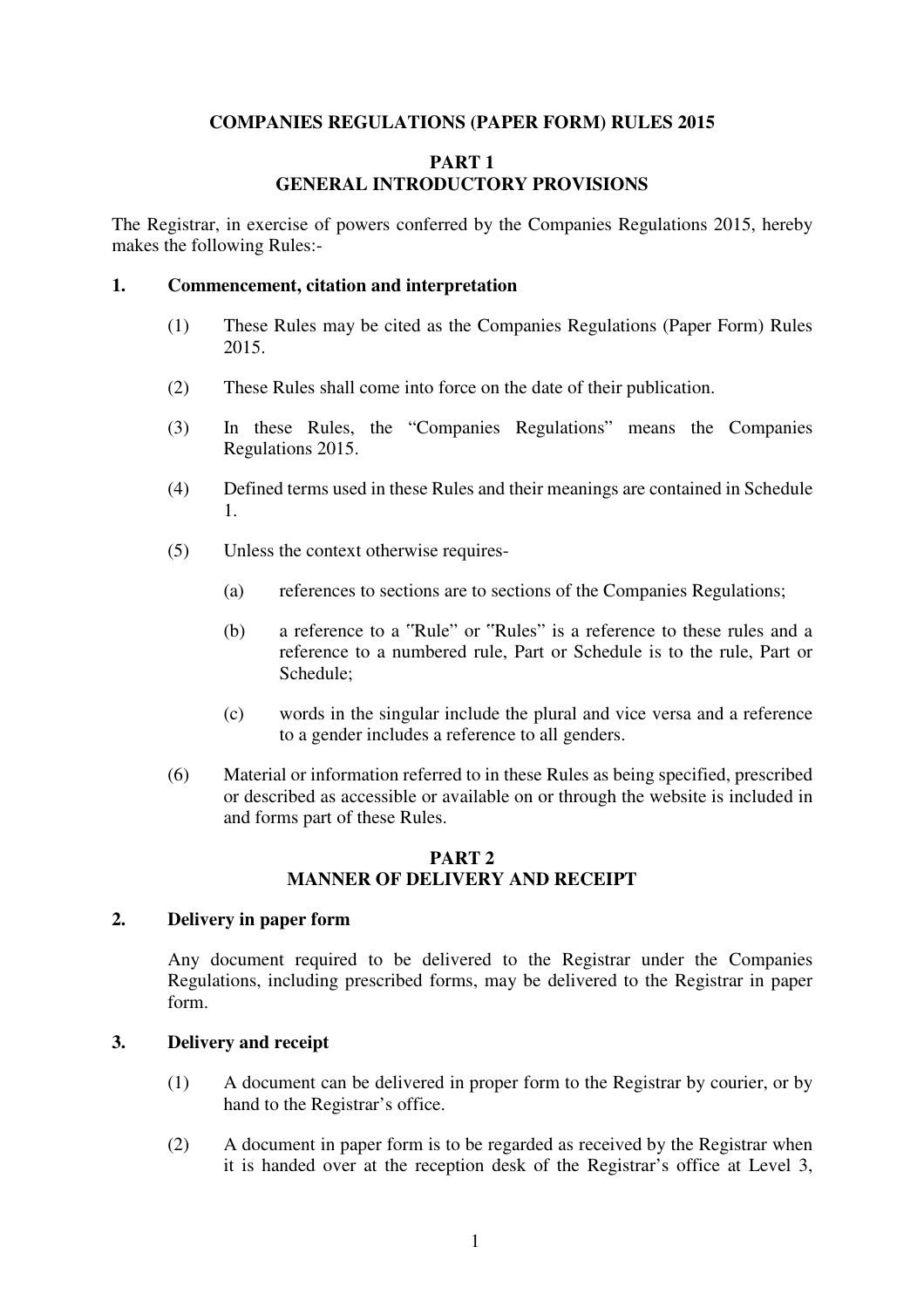ADGM Building, Abu Dhabi Global Market Square, Al Maryah Island, Abu Dhabi, UAE during office hours.

(3) The person filing the document may request for a 'received' stamp at the time the document is handed over to the Registrar.

# **PART 3**

# **FORM AND AUTHENTICATION OF DOCUMENTS RELATING TO A COMPANY**

### *Chapter 1* **Application**

### **4. Application and interpretation of Part**

- (1) This Part imposes requirements as to the form and authentication of documents delivered under these Rules.
- (2) This Part applies to specified documents delivered to the Registrar which relate to a company and this Part shall be construed accordingly. It does not impose requirements on certified or verified copies or translations.
- (3) For a replacement document, Part 6 imposes requirements that are in addition to the requirements imposed by this Part.

### *Chapter 2*

### **Documents in prescribed form delivered under the Companies Regulations**

### **5. Application of Chapter**

This Chapter imposes requirements as to the use of a prescribed form for documents delivered to the Registrar under the Companies Regulations.

### **6. Prescribed forms**

- (1) Prescribed forms are to be used for documents delivered to the Registrar where so required under the legislative provisions which are referred to on those forms.
- (2) A list of all prescribed forms can be found at www.adgm.com.

### **7. Continuation forms**

When in the circumstances indicated on a prescribed form the information to be inserted in that prescribed form is to be continued, the information to be continued is to be inserted on the appropriate continuation form as indicated on the website of the Registrar at www.adgm.com.

### **8. Use of black ink for text inserted in a prescribed form**

Text inserted in a prescribed form must be in black typescript or handwritten in black ink.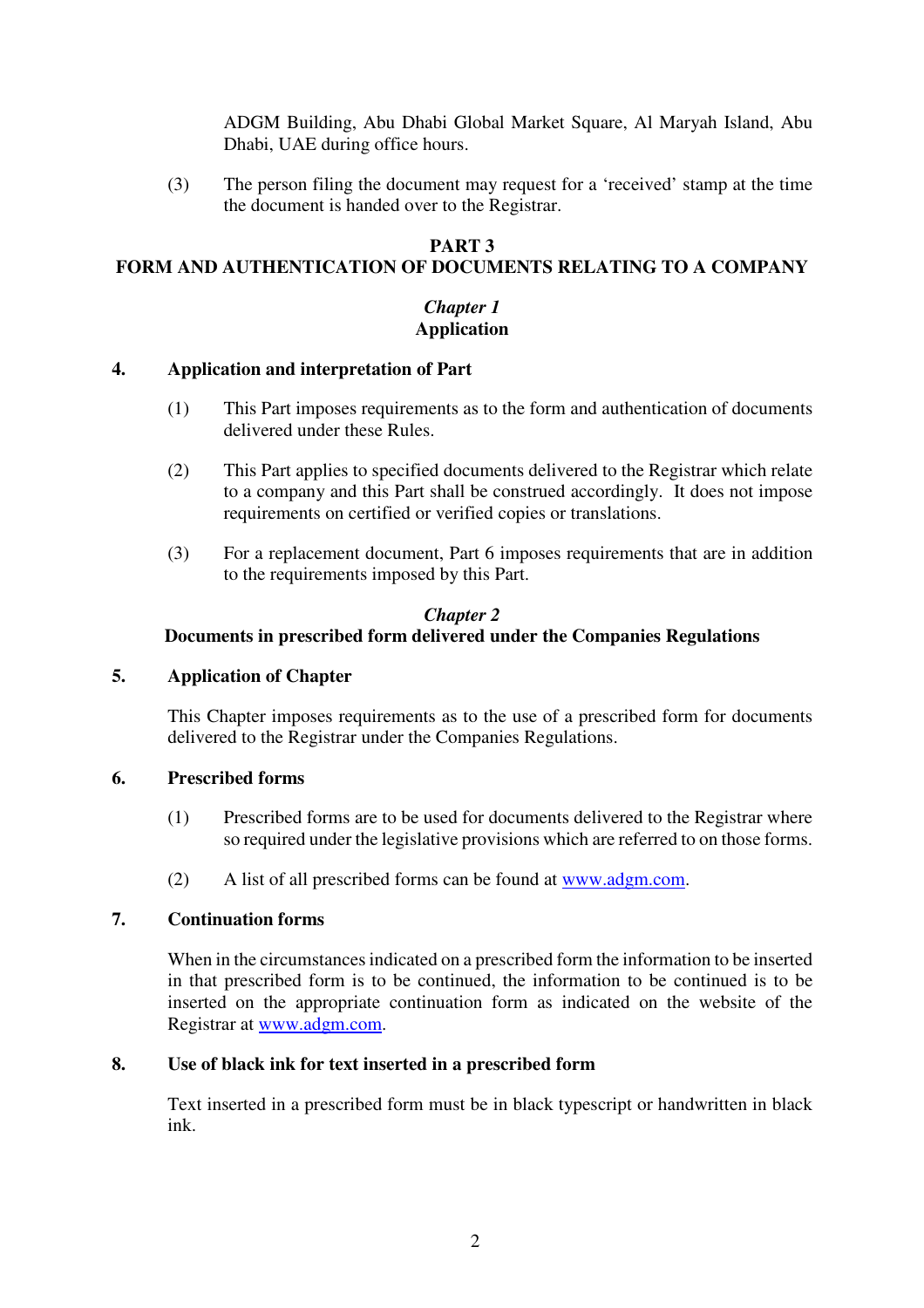### **9. Signature**

A prescribed form must be signed by the person or persons indicated on the form. The signature must be applied to the prescribed form where indicated on the form.

### *Chapter 3*

## **Non-prescribed form documents delivered under the Companies Regulations**

### **10. Application of Chapter**

This Chapter applies to a non-prescribed form document delivered to the Registrar under the Companies Regulations.

### **11. White paper and black ink**

- (1) Except as provided in paragraph (2), a document to which this Chapter applies must be on white paper and the text of the document must be in black typescript or handwritten in black ink.
- (2) This rule does not apply to the following documents-

| <b>Description of document(s)</b>                                                                                                                | Section of the regulation under which the<br>document is delivered to the Registrar |  |
|--------------------------------------------------------------------------------------------------------------------------------------------------|-------------------------------------------------------------------------------------|--|
| <b>Court order or direction</b>                                                                                                                  |                                                                                     |  |
| Court order (but not the copy of the court<br>order delivered under section 590 of the<br>Companies Regulations) (reduction of share<br>capital) | Section 590                                                                         |  |
| <b>Charge documents</b>                                                                                                                          |                                                                                     |  |
| Instrument by which charge is created or<br>evidenced                                                                                            | Section 784                                                                         |  |
| Deed containing the charge or one of the<br>debentures of the series                                                                             | Section 785                                                                         |  |
| Documents relating to disclosure of addresses                                                                                                    |                                                                                     |  |
| Evidence relating to an application under<br>section 229(4) of the Companies<br>Regulations                                                      | Rule 7 of the Companies Regulations<br>(Address Disclosure) Rules 2015              |  |
| Notification that a person wishes a decision<br>under section 229 to cease to apply                                                              | Rule 17 of the Companies Regulations<br>(Address Disclosure) Rules 2015             |  |
| Representations as to why a revocation<br>decision should not be made                                                                            | Rule 18 of the Companies Regulations<br>(Address Disclosure) Rules 2015             |  |
| Evidence relating to an application under<br>section 962 of the Companies Regulations                                                            | Rule 11 of the Companies Regulations<br>(Address Disclosure) Rules 2015             |  |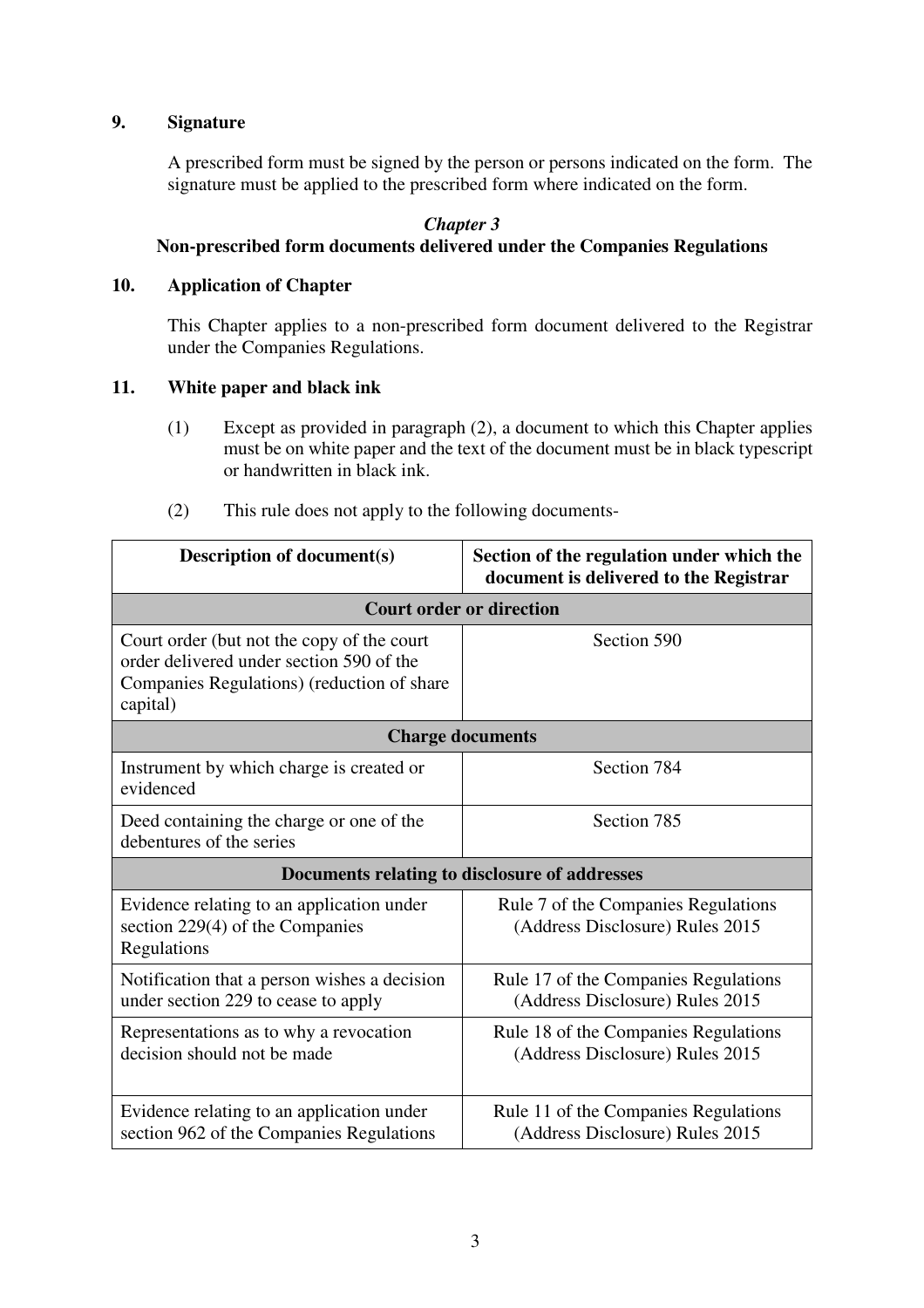- (3) A non-prescribed form document submitted to the Registrar must contain the name and registered number of the company to which the document relates, unless it is in the table of documents listed above at paragraph (2).
- (4) The documents in the table at paragraph (2) should be submitted in their original form, with appropriate certified or verified copies as required by the Companies Regulations.

### **12. Signature**

- (1) Subject to paragraph (2), a non-prescribed form document submitted to the Registrar must be signed in a prominent position by a director, secretary or other person authorised by the company (in which case evidence of such authorisation should be presented to the Registrar with the document submitted), save where the Companies Regulations specify a particular signatory.
- (2) A document which is specified in the following table must be signed by a person or persons specified for that document in the table. The signature must be applied to the document in a prominent position unless otherwise specified in the last column of the table.

| <b>Description of</b><br>document                                       | <b>Section of the</b><br><b>Companies</b><br><b>Regulations under</b><br>which the<br>document is<br>delivered to the<br>Registrar | Person or persons<br>who must sign                                               | <b>Location of</b><br>signature               |
|-------------------------------------------------------------------------|------------------------------------------------------------------------------------------------------------------------------------|----------------------------------------------------------------------------------|-----------------------------------------------|
| <b>Accounts and related documents</b>                                   |                                                                                                                                    |                                                                                  |                                               |
| Copy of balance<br>sheet                                                | Section $78(2)(c)$                                                                                                                 | Director                                                                         | At end of balance<br>sheet                    |
| Copy of balance<br>sheet, abbreviated<br>accounts or annual<br>accounts | Section $415(1)$                                                                                                                   | Director                                                                         | At end of balance<br>sheet                    |
| Copy of annual<br>accounts                                              | Section $442(2)$                                                                                                                   | Director                                                                         | At end of balance<br>sheet                    |
| Interim accounts                                                        | Section $765(6)$                                                                                                                   | Director                                                                         | At end of balance<br>sheet                    |
| Initial accounts                                                        | Section $766(7)$                                                                                                                   | Director                                                                         | At end of balance<br>sheet                    |
| Documents relating to disclosure of addresses                           |                                                                                                                                    |                                                                                  |                                               |
| Notification that a<br>person wishes a<br>decision under                | Rule 17 of the<br>Companies<br>Regulations                                                                                         | The section 229<br>beneficiary (as<br>defined in the<br>Companies<br>Regulations | In a prominent<br>position on the<br>document |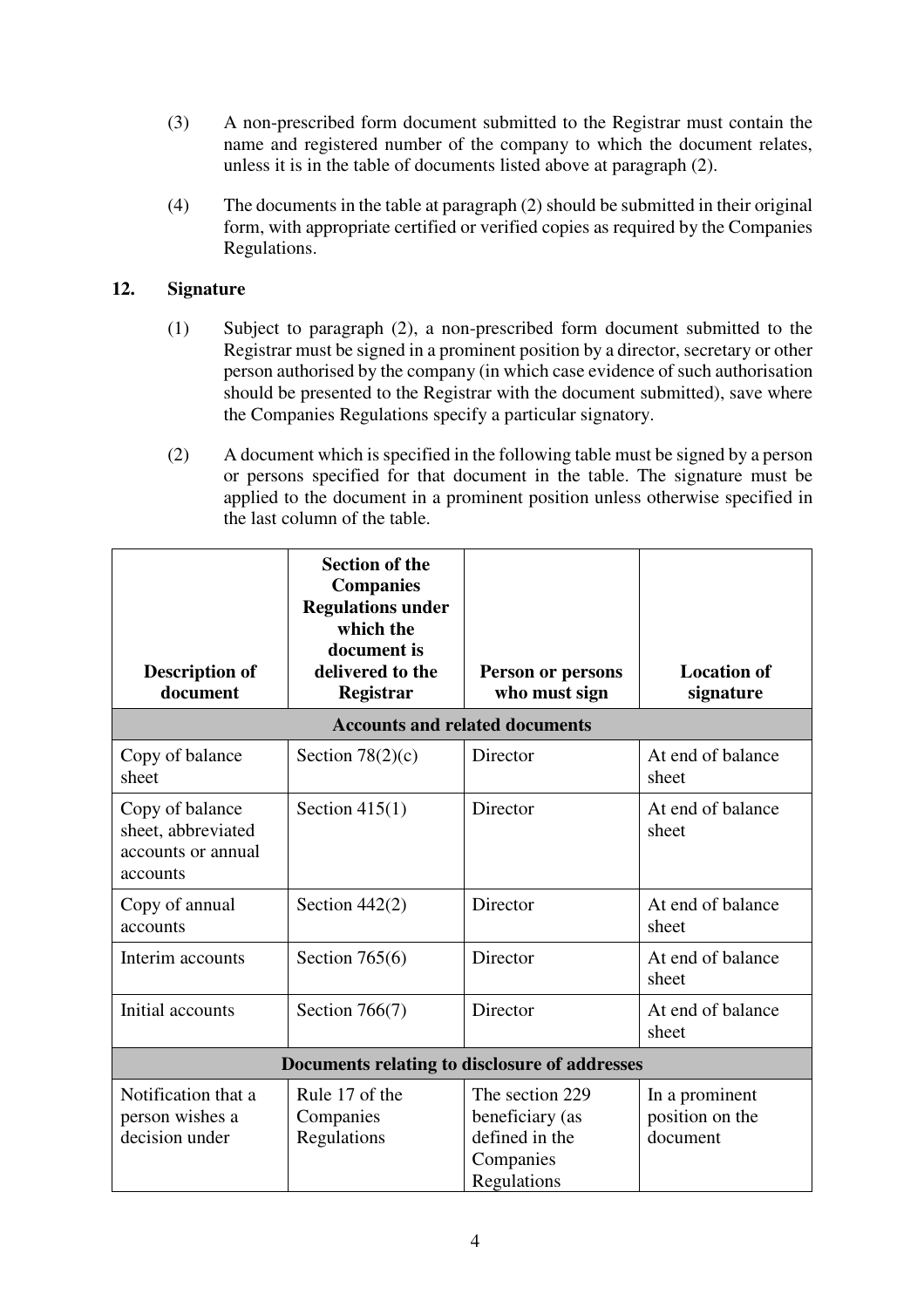| <b>Description of</b><br>document                                                                                    | <b>Section of the</b><br><b>Companies</b><br><b>Regulations under</b><br>which the<br>document is<br>delivered to the<br>Registrar                         | <b>Person or persons</b><br>who must sign                                                                                                                                                                                                | <b>Location of</b><br>signature               |
|----------------------------------------------------------------------------------------------------------------------|------------------------------------------------------------------------------------------------------------------------------------------------------------|------------------------------------------------------------------------------------------------------------------------------------------------------------------------------------------------------------------------------------------|-----------------------------------------------|
| section 229 to cease<br>to apply                                                                                     | (Address Disclosure)<br><b>Rules 2015</b>                                                                                                                  | (Address Disclosure)<br>Rules 2015) or their<br>personal<br>representative                                                                                                                                                               |                                               |
| Representations<br>from a person who is<br>not a company as to<br>why a revocation<br>decision should not<br>be made | Rule 18 of the<br>Companies<br>Regulations<br>(Address Disclosure)<br><b>Rules 2015</b>                                                                    | The section 229<br>beneficiary (as<br>defined for the<br>purposes of the<br>Companies<br>Regulations<br>(Address Disclosure)<br>Rules 2015) or the<br>section 964<br>beneficiary (as<br>defined in the<br><b>Address</b><br>Regulations) | In a prominent<br>position on the<br>document |
|                                                                                                                      |                                                                                                                                                            | <b>Statements by directors</b>                                                                                                                                                                                                           |                                               |
| Statement by the<br>directors about the<br>solvency statement                                                        | Section $585(5)$                                                                                                                                           | All directors or a<br>majority of the<br>directors                                                                                                                                                                                       | In a prominent<br>position on the<br>document |
| <b>Rectification of register</b>                                                                                     |                                                                                                                                                            |                                                                                                                                                                                                                                          |                                               |
| Objection made by a<br>company                                                                                       | Rule 4 of the<br>Companies<br>Regulations<br>(Applications for<br>Striking-Off,<br><b>Register Annotations</b><br>and Rectifications)<br><b>Rules 2015</b> | Director, secretary,<br>person authorised,<br>administrator,<br>administrative<br>receiver, receiver<br>manager, receiver,<br>liquidator                                                                                                 | In a prominent<br>position on the<br>document |
| Objection made by a<br>person who is not a<br>company                                                                | Rule 4 of the<br>Companies<br>Regulations<br>(Applications for<br>Striking-Off,<br><b>Register Annotations</b><br>and Rectifications)<br><b>Rules 2015</b> | The person making<br>the objection                                                                                                                                                                                                       | In a prominent<br>position on the<br>document |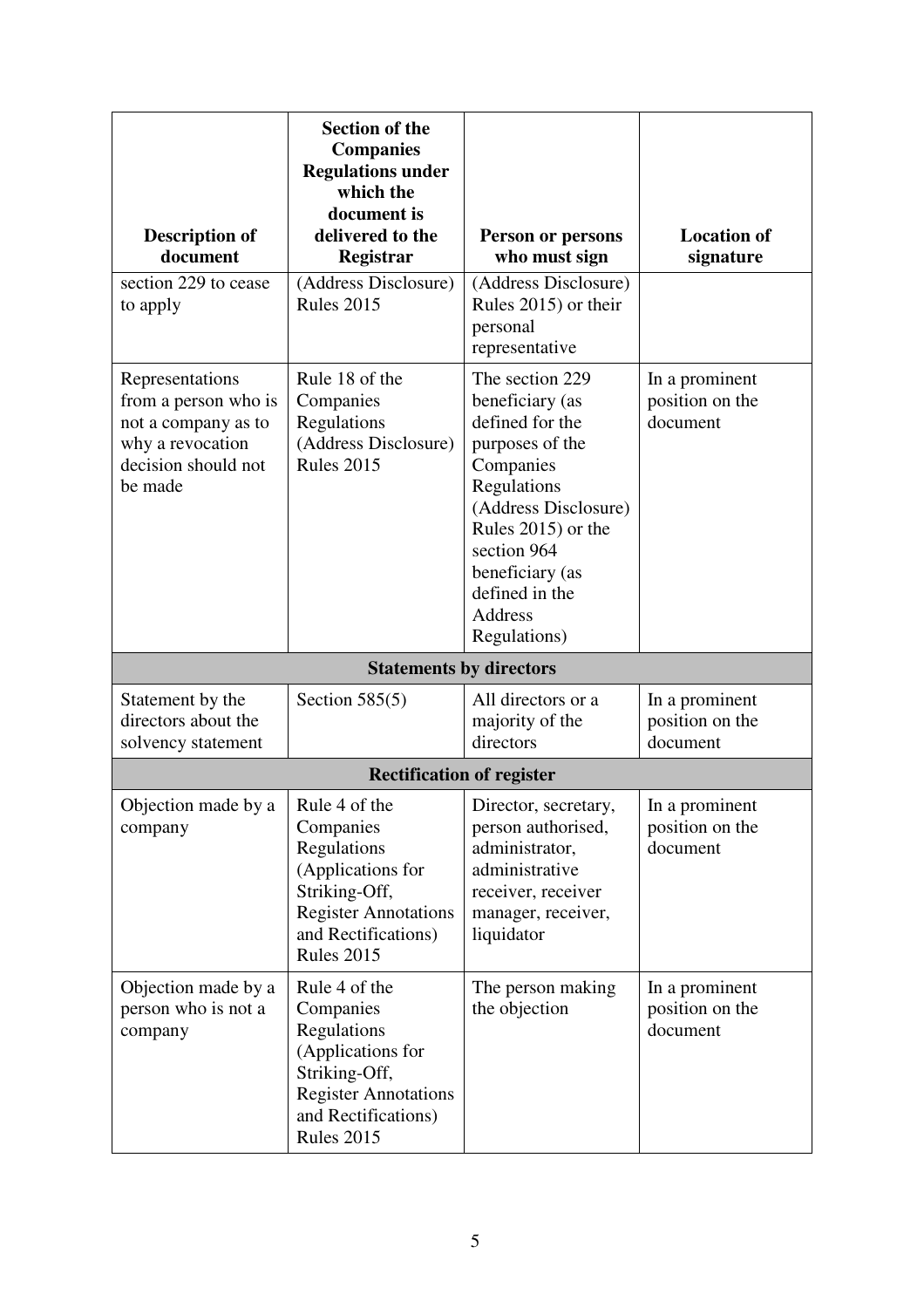- (3) Notwithstanding the foregoing the following documents are required by the Companies Regulations to be authenticated by particular persons as specified by the Companies Regulations and the Registrar requires that authentication to be by way of signature-
	- (a) Articles of association (delivered to the Registrar under section 6(4)(b) of the Companies Regulations); and
	- (b) Form of resolution (delivered to the Registrar under section 78(2)(a) or section 84(2)(a) of the Companies Regulations).

### **13. Print of name of signatory on some documents relating to addresses**

- (1) This rule applies to the following documents delivered to the Registrar under the Companies Regulations (Address Disclosure) Rules 2015 -
	- (a) Notification that a person wishes a decision under section 229 of the Companies Regulations to cease to apply (delivered under rule 17 of those rules), and
	- (b) Representations from a person who is not a company as to why a revocation decision should not be made (delivered under rule 17 of those rules).
- (2) The name of the person who signs a document to which this rule applies must be printed on the document. That printed name must be in black typescript or handwritten in black ink.

### **PART 4 CERTIFIED COPIES AND VERIFIED COPIES**

### **14. Application of Part 4**

This Chapter applies to a certified copy or verified copy of an instrument or debenture delivered to the Registrar under the Companies Regulations.

### **15. Requirements as to certification or verification**

- (1) The certification or verification of a copy document which are required to be submitted to the Registrar under the Companies Regulations must be given-
	- (a) (for a copy of an instrument creating or effecting a charge under Part 24 of the Companies Regulations) by a director, secretary, or duly appointed legal counsel of a person with an interest in the charge; and
	- (b) (for any other copy document) by a director, secretary, permanent representative, administrator, administrative receiver, receiver manager, receiver, liquidator or duly appointed legal counsel of the company to which the copy relates.
- (2) The person giving the certificate or verification must sign at the end of the certificate or verification.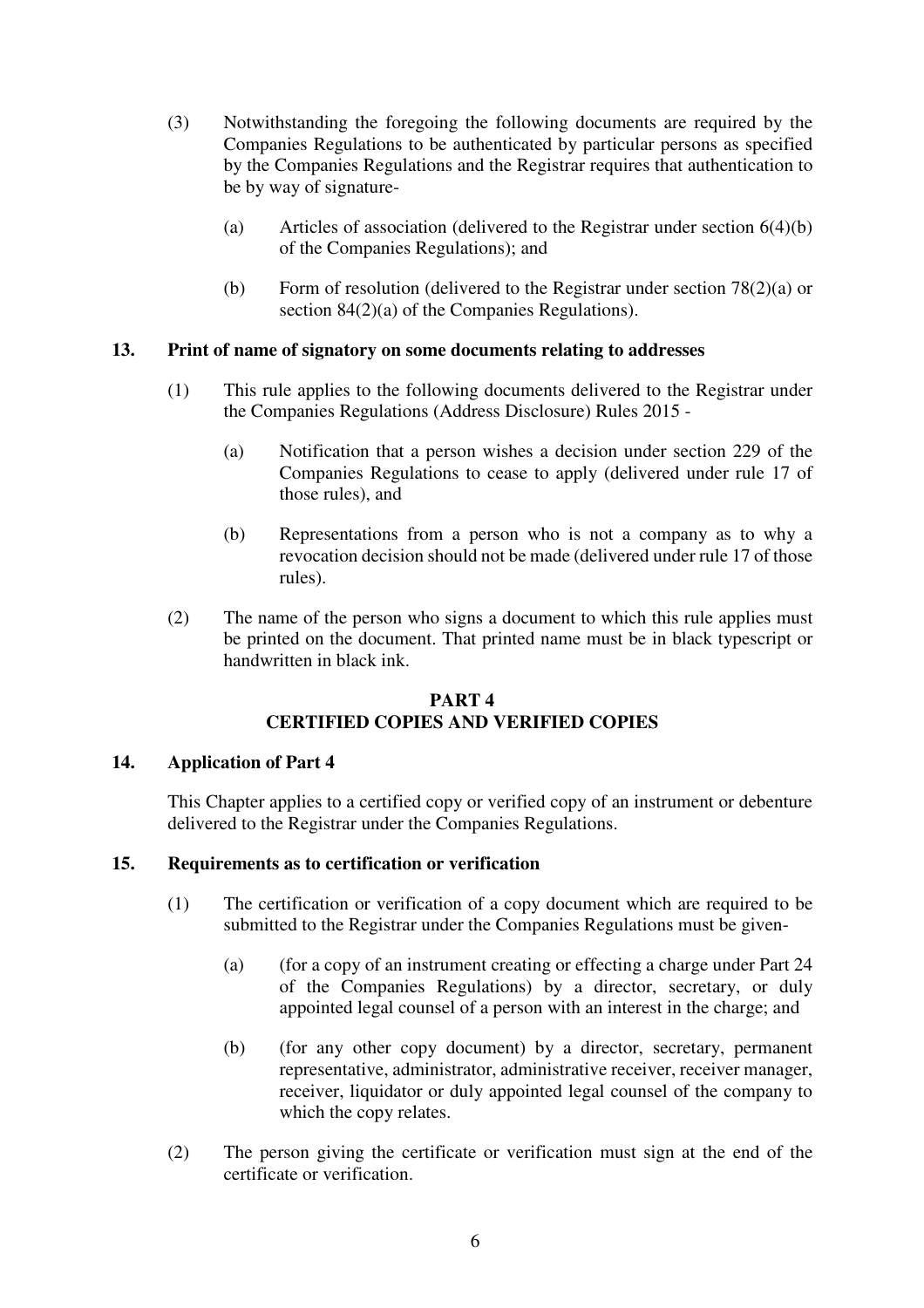### **16. White paper and black ink**

A copy document to which this Chapter applies must be on white paper and in black typescript or handwritten in black ink.

## **PART 5 TRANSLATIONS**

### *Chapter 1* **Interpretation provisions**

### **17. Definitions**

In this Part "translation" means a translation into English.

### *Chapter 2* **Certification of a translation**

### **18. Requirements as to certification of translation of a document**

- (1) The certification of a translation as accurate must be given-
	- (a) (for a translation of an instrument creating or effecting a charge under Part 24 of the Companies Regulations) by a director, secretary, or duly appointed legal counsel of the person with an interest in the charge; and
	- (b) (for any other translation) by a director, secretary, permanent representative, administrator, administrative receiver, receiver manager, receiver, liquidator or duly appointed legal counsel of the company to which the translation relates.
- (2) The certificate must be in black typescript or handwritten in black ink.
- (3) The person giving the certificate must sign at the end of the certificate.
- (4) A translation must be on white paper and the text of the translation must be in black typescript or handwritten in black ink.

### **PART 6 REPLACEMENT DOCUMENTS**

#### **19. Requirements applicable to a replacement document**

A replacement document must comply with the following-

- (a) the requirements in Part 2 (manner of delivery and receipt),
- (b) the requirements in Parts 3, 4 and 5 (as the case may be) that are applicable to that document, and
- (c) the requirements in the other paragraphs of this Part 6 (replacement covering form).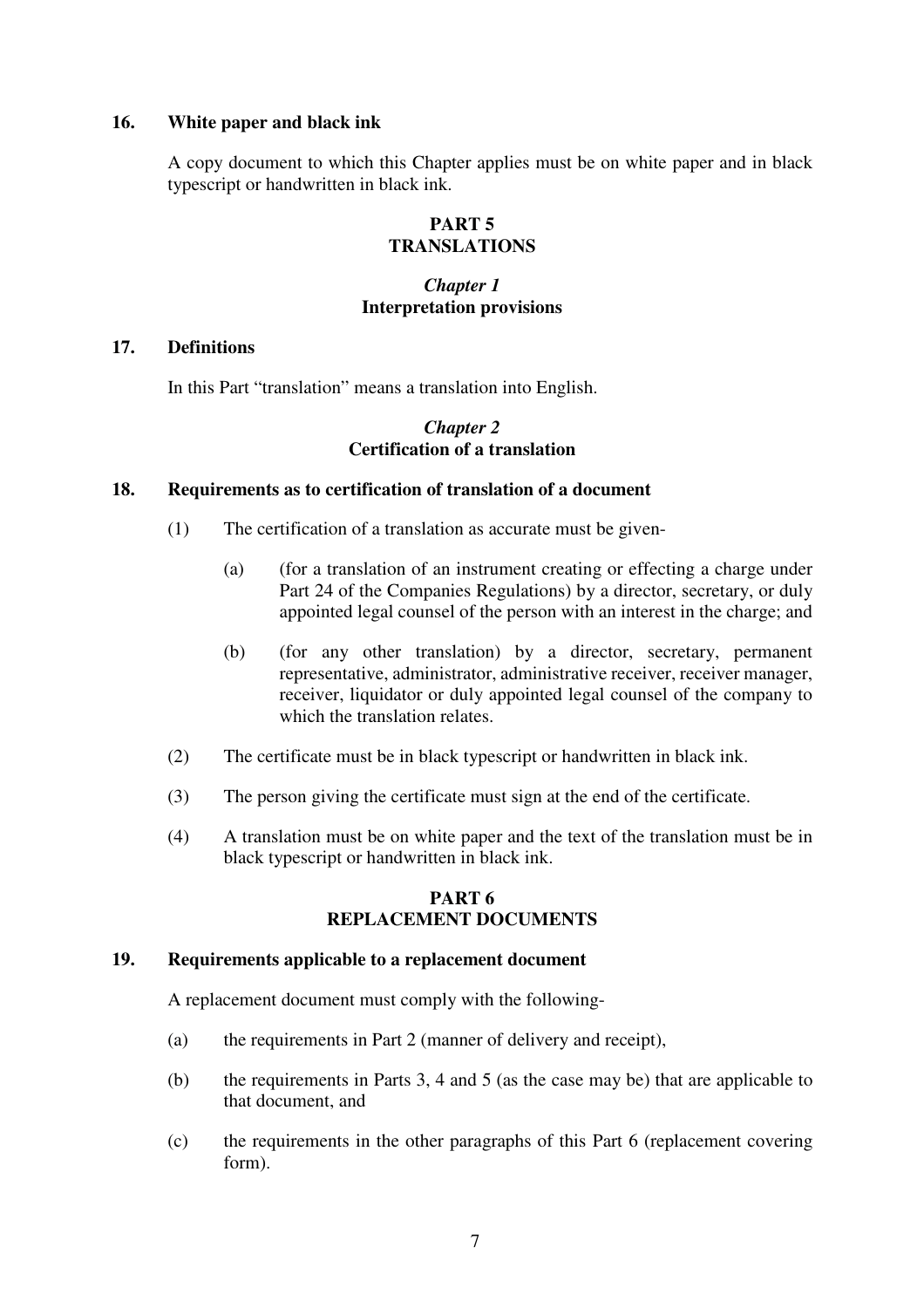### **20. Replacement covering form**

- (1) A replacement document must be accompanied by the following information-
	- (a) a description of the original document to which the replacement relates, and
	- (b) the date of registration of that original document by the Registrar.
- (2) That information must be delivered to the Registrar in a replacement covering form EDF-RP01, as set out on the website of the Registrar.
- (3) A replacement covering form must be on paper that complies with the following requirements-

| <b>Size</b> | A4                                     |
|-------------|----------------------------------------|
| Colour      | White                                  |
| Orientation | Portrait (Shorter edge across the top) |

- (4) Text inserted in a replacement covering form must be in black typescript or handwritten in black ink.
- (5) A replacement covering form must contain the name and registered number of the company or other body to which the form relates except that the requirement for registered number does not apply to such a form which relates to an unregistered company. The name and registered number must be inserted in black typescript or handwritten in black ink in the name and number boxes on the replacement covering form.
- (6) A replacement covering form must be signed by one of the persons indicated on that form. The signature must be applied to the replacement covering form where indicated on the form.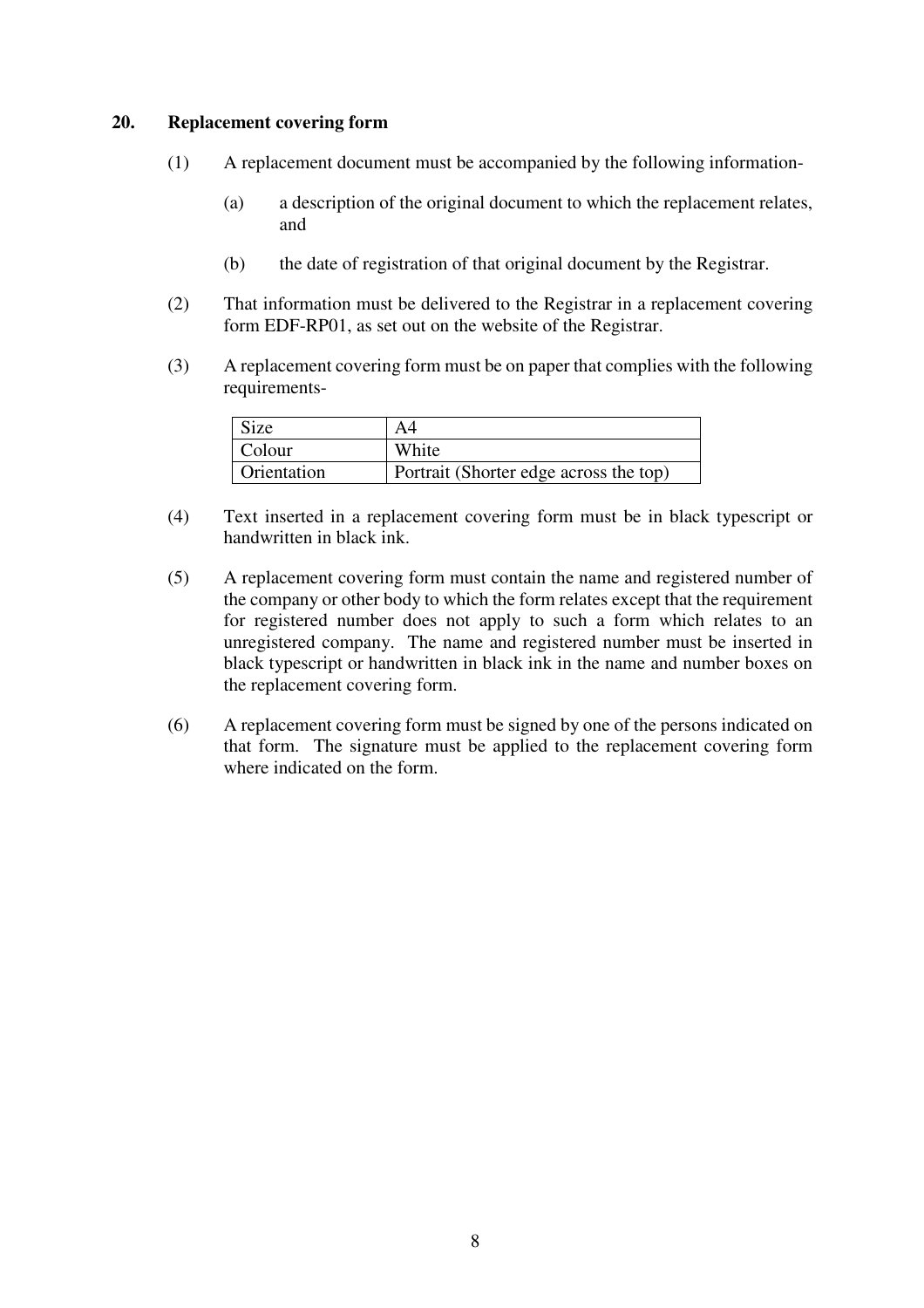### **SCHEDULE 1 DEFINITIONS AND GENERAL INTERPRETATION**

"company" has the meaning given to it in the Companies Regulations;

"non-prescribed form document" means a document or part of a document which is not required by these rules to be delivered to the Registrar in prescribed form;

"person authorised" means a person authorised by the directors of a company in accordance with section 287(3) or section 291 of the Companies Regulations;

"prescribed form" means a document in the form prescribed as listed on the website of the Registrar at the following address www.adgm.com;

"registered number" has the meaning given to it in the Companies Regulations; and

"replacement document" means a document delivered to the Registrar which is a replacement to which section 950 of the Companies Regulations applies.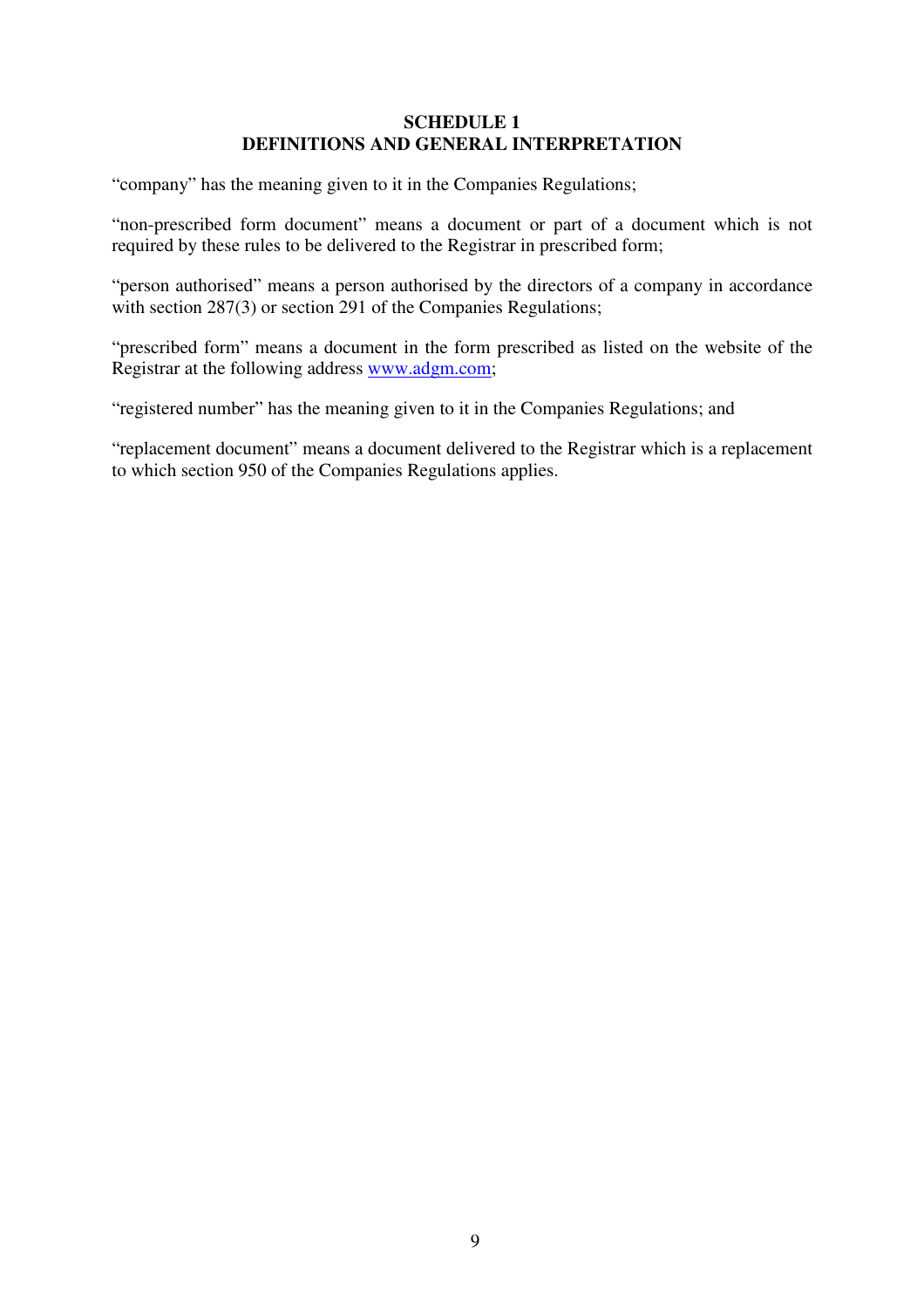### **SCHEDULE 2 PRESCRIBED FORMS FOR DOCUMENTS RELATING TO COMPANIES DELIVERED UNDER THE REGISTRAR**

| <u>Form</u>          | <b>Name of Form</b>                                                                |
|----------------------|------------------------------------------------------------------------------------|
| $INC-01$             | Reservation of company name                                                        |
| $INC-02$             | Application to register a company                                                  |
| <b>BO-01</b>         | Details of Beneficial Ownership                                                    |
| $FP-01$              | Fit & Proper form                                                                  |
| AF-AA01              | Filing of annual accounts                                                          |
| AR-AR01              | <b>Annual Return</b>                                                               |
| AR-CL01              | <b>Commercial License Renewal</b>                                                  |
| EDF-N01              | Notice of change of name by special resolution                                     |
| EDF-N02              | Notice of change of name by conditional resolution                                 |
| EDF-N03              | Notice confirming satisfaction of the conditional resolution for change of<br>name |
| EDF-N04              | Notice of change of name by means provided for in the articles                     |
| EDF-N05              | Notice of change of name by resolution of directors                                |
|                      | Not applicable, a section was included in in the INC-01 and INC-02                 |
| EDF-C01              | Notice of amendment of articles                                                    |
| EDF-C02              | Notice of existence of entrenched provisions of the articles and restriction       |
|                      | on the amendment of articles                                                       |
| EDF-C03              | Notice of removal of restriction on the company's articles                         |
| EDF-C04              | Notice of change of statement of company's objects / business activities           |
| EDF-C05              | Notice of change of constitution by order of court or other authority              |
| EDF-RO01             | Notice of change of registered office address                                      |
| EDF-CR01             | Notice of Single Alternative Inspection Location (SAIL)                            |
| EDF-CR02             | Change of location of the company records to the single alternative                |
|                      | inspection location (SAIL)                                                         |
| EDF-CR03             | Change of location of the company records to the registered office                 |
| EDF-DS01             | Appointment and Cessation of Directors and Secretary                               |
| EDF-DS02             | Change of details of director and secretary                                        |
| EDF-A01              | Change of accounting reference date                                                |
| EDF-A03              | Notice of resolution removing auditor from office                                  |
| EDF-SC01             | Notice of allotment of shares                                                      |
| EDF-SC02             | Notice of consolidation, sub-division, redemption of shares                        |
| EDF-SC03             | Return of purchase of own shares                                                   |
| EDF-SC04             | Notice of sale or transfer of treasury shares                                      |
| EDF-SC05             | Notice of cancellation of treasury shares                                          |
| EDF-SC06             | Notice of cancellation of shares                                                   |
| EDF-SC07             | Notice of cancellation of shares held by or for a public company                   |
| EDF-SC08             | Notice of name or other designation of class of shares                             |
| EDF-SC09             | Return of allotment by an unlimited company allotting a new class of               |
|                      | shares                                                                             |
| EDF-SC <sub>10</sub> | Notice of particulars of variation of rights attached to shares                    |
| EDF-SC11             | Notice of new class of members                                                     |
| EDF-SC12             | Notice of particulars of variation of class rights                                 |
| EDF-SC13             | Notice of name or other designation of class of members                            |